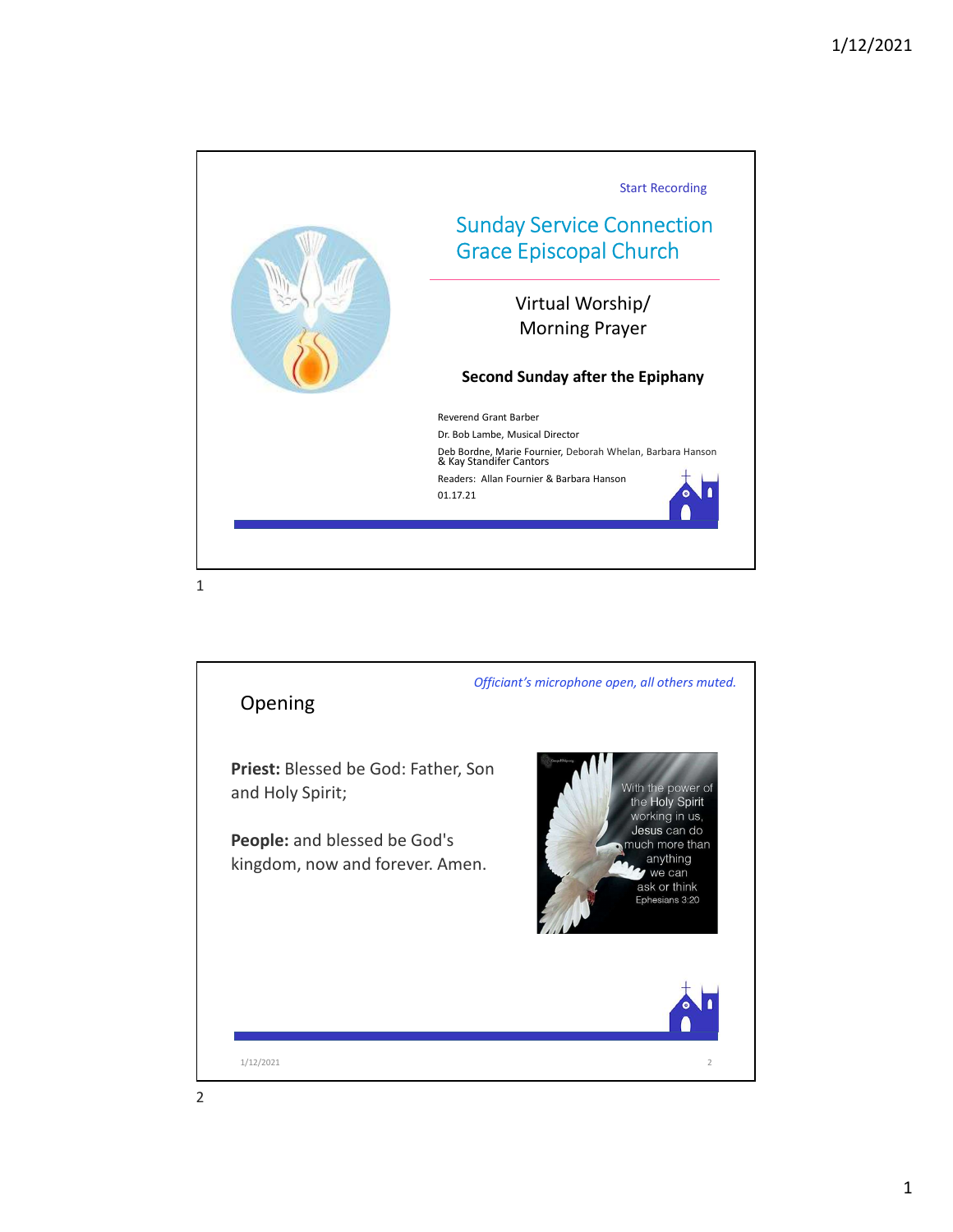

3

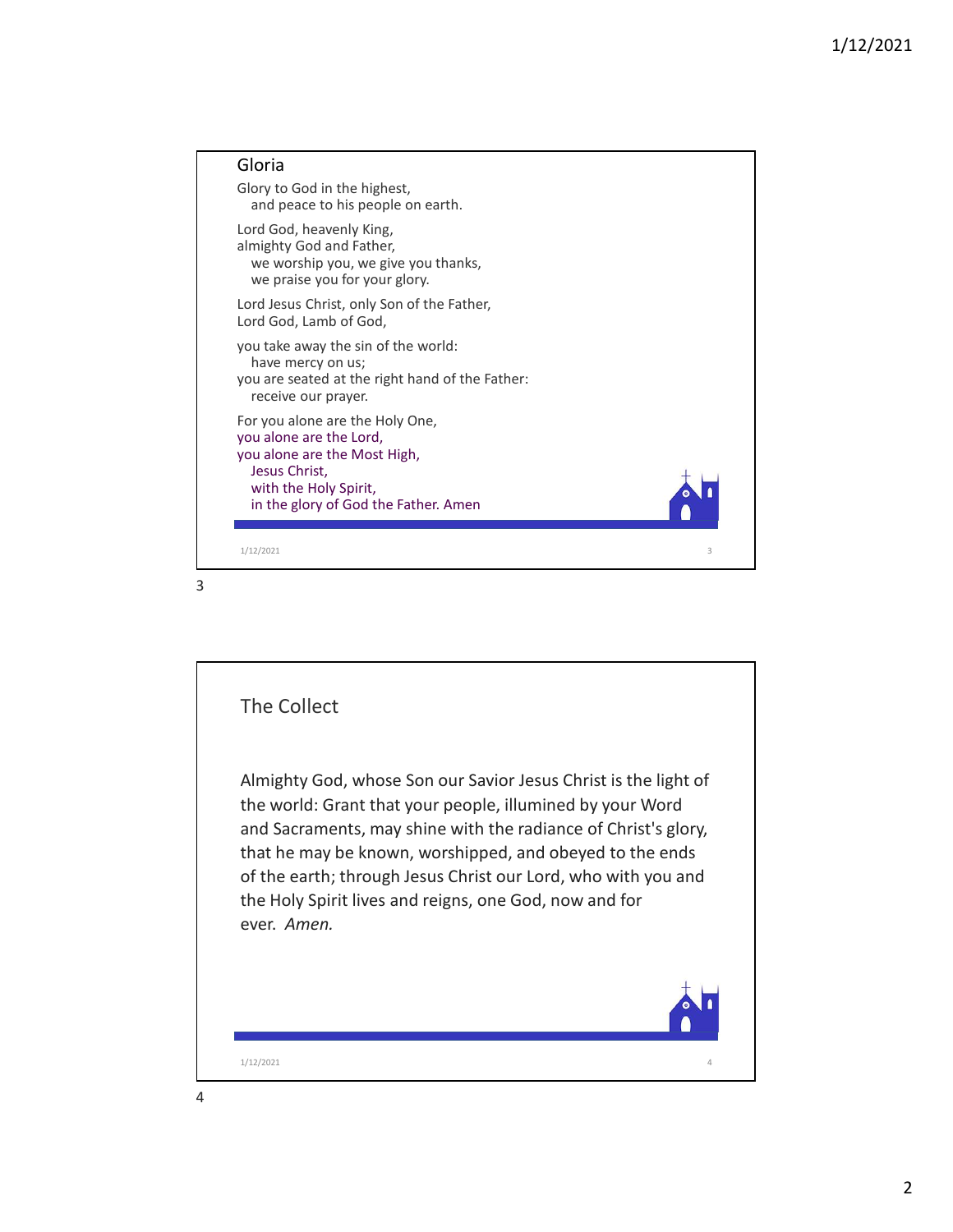# 1 Samuel 3:1-10(11-20)

Reader's microphone open, all others muted

1/12<br>
First Reading – Reader<br>
1 Samuel 3:1-10(11-20)<br>
Now the boy Samuel was ministering to the Lord under Eli. The word of<br>
the Lord was rare in those days; visions were not widespread.<br>
At that time Eli, whose eyesight h

1/12/2021<br>
First Reading – Reader<br>
1 Samuel 3:1-10(11-20)<br>
Now the boy Samuel was ministering to the Lord under Eli. The word of<br>
the Lord was rare in those days; visions were not widespread.<br>
At that time Eli, whose eyesi First Reading – Reader<br>
1 Samuel 3:1-10(11-20)<br>
Now the boy Samuel was ministering to the Lord under Eli. The word of<br>
the Lord was rare in those days; visions were not widespread.<br>
At that time Eli, whose eyesight had beg At that time Eli, whose eyesight had begun to grow dim so that he could not see, was lying down in his room; the lamp of God had not yet gone out, 1/12/2021<br>
First Reading – Reader<br>
1 Samuel 3:1-10(11-20)<br>
Now the boy Samuel was ministering to the Lord under Eli. The word of<br>
the Lord was rare in those days; visions were not widespread.<br>
4. It hat time Eli, whose ey 1/12/202<br>
First Reading – Reader<br>
1 Samuel 3:1-10(11-20)<br>
Now the boy Samuel was ministering to the Lord under Eli. The word of<br>
the Lord was rare in those days; visions were not widespread.<br>
At that there Eli, whose eyesi am!" and ran to Eli, and said, "Here I am, for you called me." But he said, "I **1/12/2021**<br> **Exist Reading – Reader**<br> **1.5 amuel 3:1-10(11-20)**<br> **Now the boy Samuel was ministering to the Lord under Eli. The word of**<br>
the Lord was rare in those days; visions were not widespread.<br>
At that time Eli, w again, "Samuel!" Samuel got up and went to Eli, and said, "Here I am, for you called me." But he said, "I did not call, my son; lie down again." Now **Solution 1997 Example 12**<br> **Samuel 3:1-10(11-20)**<br> **Samuel 3:1-10(11-20)**<br>
Now the boy Samuel was ministering to the Lord under Eli. The word of<br>
the Lord was rare in those days; visions were not widespread.<br>
At that t been revealed to him. First Reading – Reader<br>
1 Samuel 3:1-10(11-20)<br>
Now the boy Samuel and the Lord under F. H. The word of<br>
the Lord was rare in those days; visions were not widespread.<br>
At that time Fil, whose eyesight had begun to grow dim First Reading – Reader<br>
1 Samuel 3:1-10(11-20)<br>
Now the boy Samuel was ministering to the Lord under Eli. The word of<br>
the Lord was rare in those days; visions were not widespread.<br>
At that time Eli, whose eyesight had be **First Reading – Reader**<br> **1.5 amuel 3:1-10(11-20)**<br> **And Samuel 3:1-10(11-20)**<br>
Now the boy Samuel was ministering to the Lord under Eli. The word of<br>
the Lord was rare in those days; visions were not widespread.<br>
At tha **First Reading – Reader**<br> **Stamuel 3:1-0(11-20)**<br> **Now the boy Samuel was ministering to the Lord under Eli. The word of**<br> **Now the boy Samuel was ministering to the Lord under Eli. The word of**<br>
the Lord was rare in thos

and said, "Here I am, for you called me." Then Eli perceived that

 $5<sub>5</sub>$ 

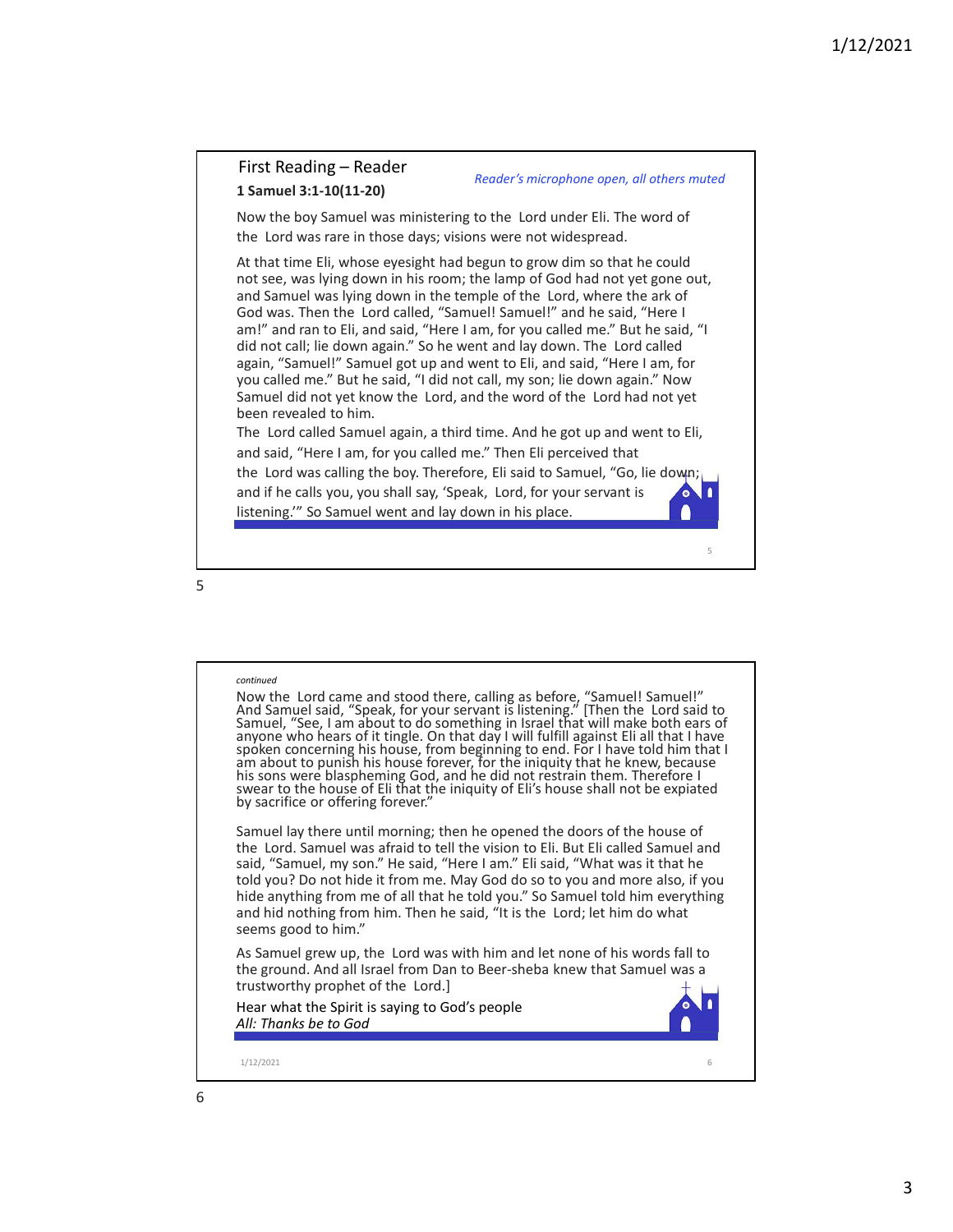

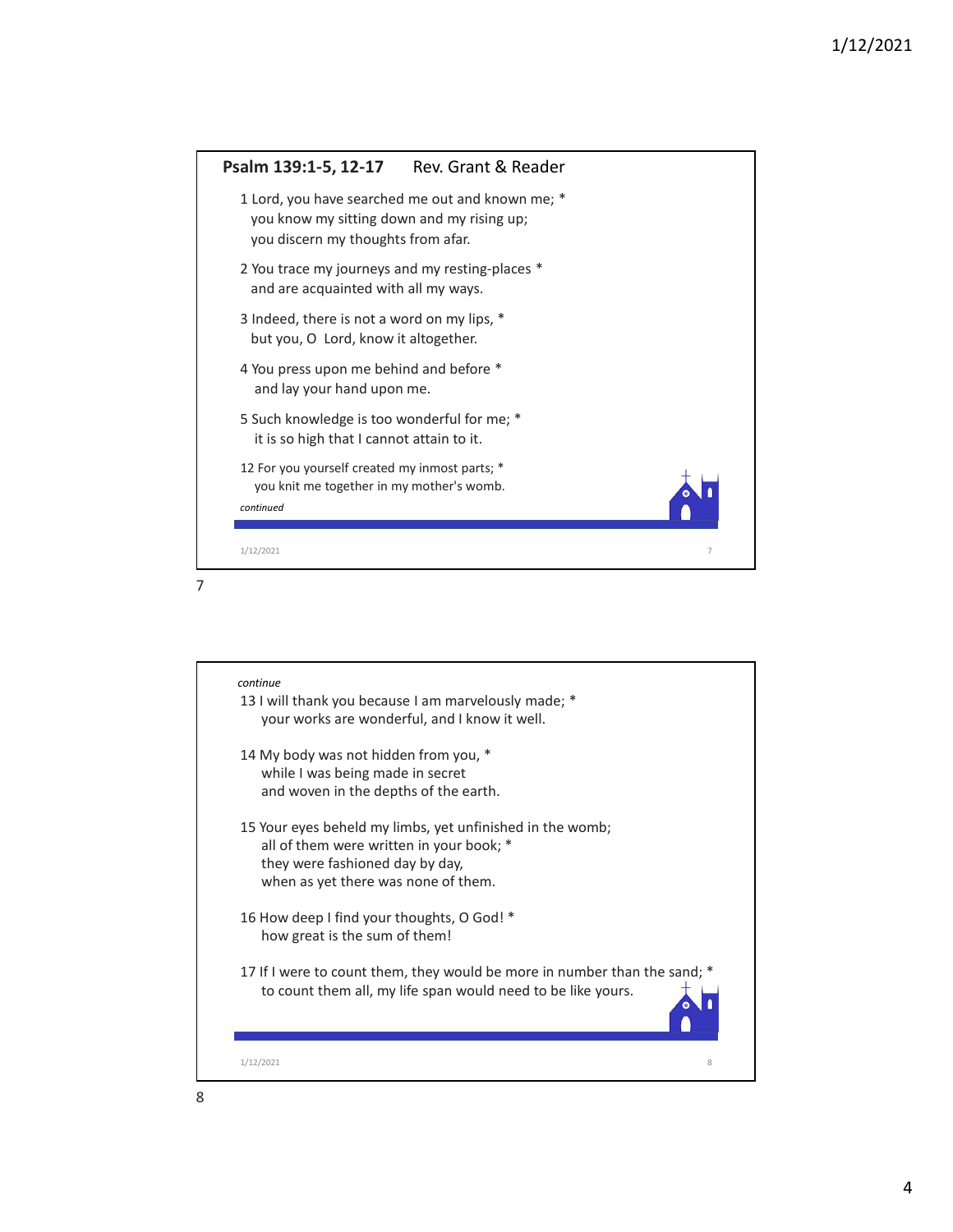## John 1:43-51

Grant or Reader's microphone open, all others muted

### Glory to you O Lord

1/12,<br>
Second Reading – Rev. Grant Barber<br>
John 1:43-51<br>
Second Reading – Rev. Grant Barber<br>
John 1:43-51<br>
Second Desity to you O Lord<br>
Jesus decided to go to Galilee. He found Philip and said to him, "Follow me."<br>
Now Phi Jesus decided to go to Galilee. He found Philip and said to him, "Follow me." Now Philip was from Bethsaida, the city of Andrew and Peter. Philip found Nathanael and said to him, "We have found him about whom Moses in the law and also the prophets wrote, Jesus son of Joseph from Nazareth." Nathanael said to him, "Can anything good come out of Nazareth?" Philip said to him, "Come and see." When Jesus saw Nathanael coming toward him, he said of him, "Here is truly an Israelite in whom there is no deceit!" Nathanael asked him, "Where did you get to know me?" Jesus answered, "I saw you under the fig tree before Philip called you." Nathanael replied, "Rabbi, you are the Son of God! You are the King of Israel!" Jesus answered, "Do you believe because I told you that I saw you under the fig tree? You will see greater things than these." And he said to him, "Very truly, I tell you, you will see heaven opened and the angels of God ascending and descending upon the Son of Man. Praise to you Lord Christ iecond Reading – Rev. Grant Barber<br>
imicrophone open, all others<br>
iohy 1:43-51<br>
Glory to you O Lord<br>
icless decided to go to Galilee. He found Philip and said to him, "Follow me."<br>
icless decided to go to Galilee. He found and also the prophets wrote, Jesus son of Joseph from Nazareth." Nathanael<br>
said to him, "Come and see." When Jesus saw Nathanael coming toward him, he said of<br>
him, "Here is truly an Israelite in whom there is no decelt!"

9

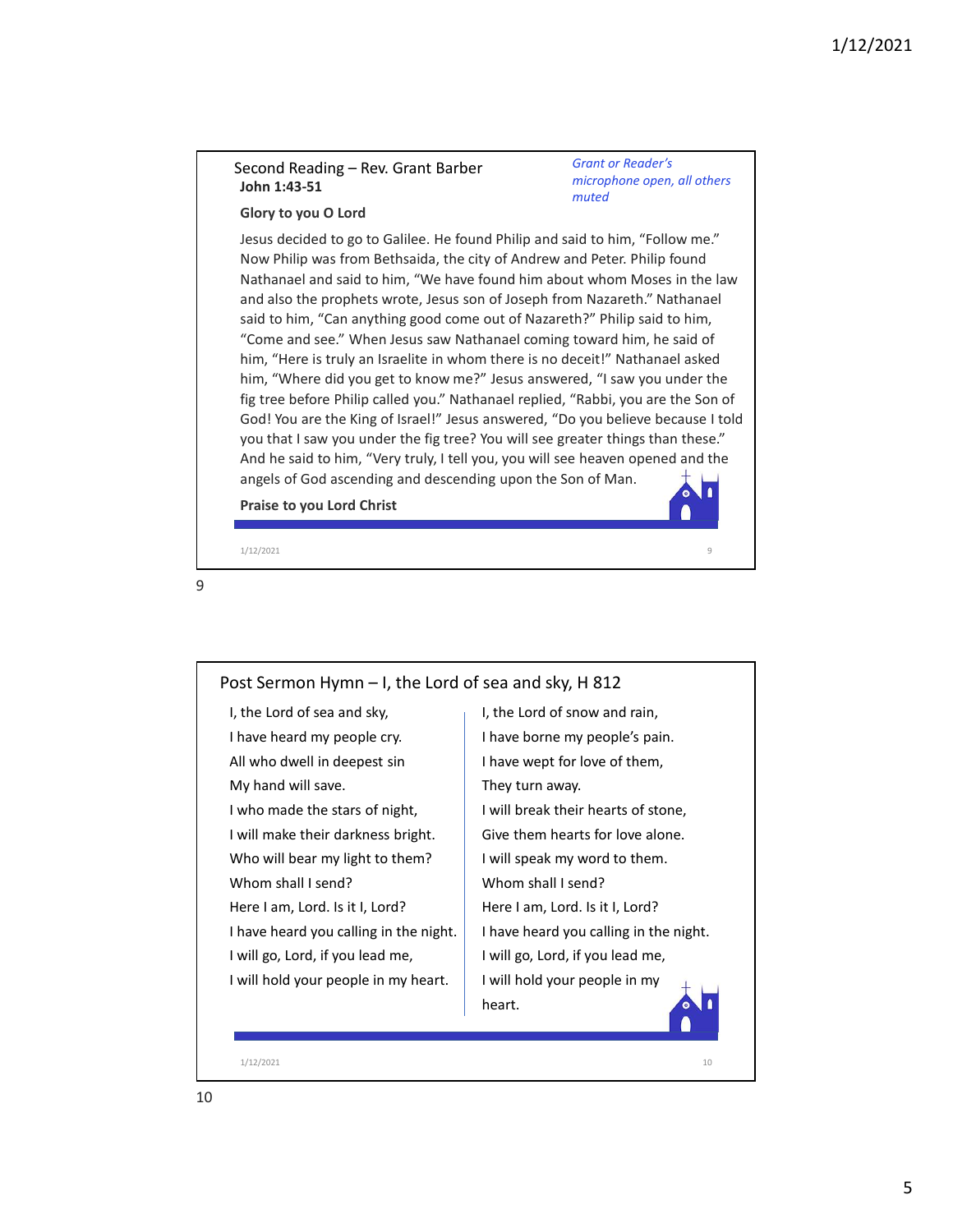



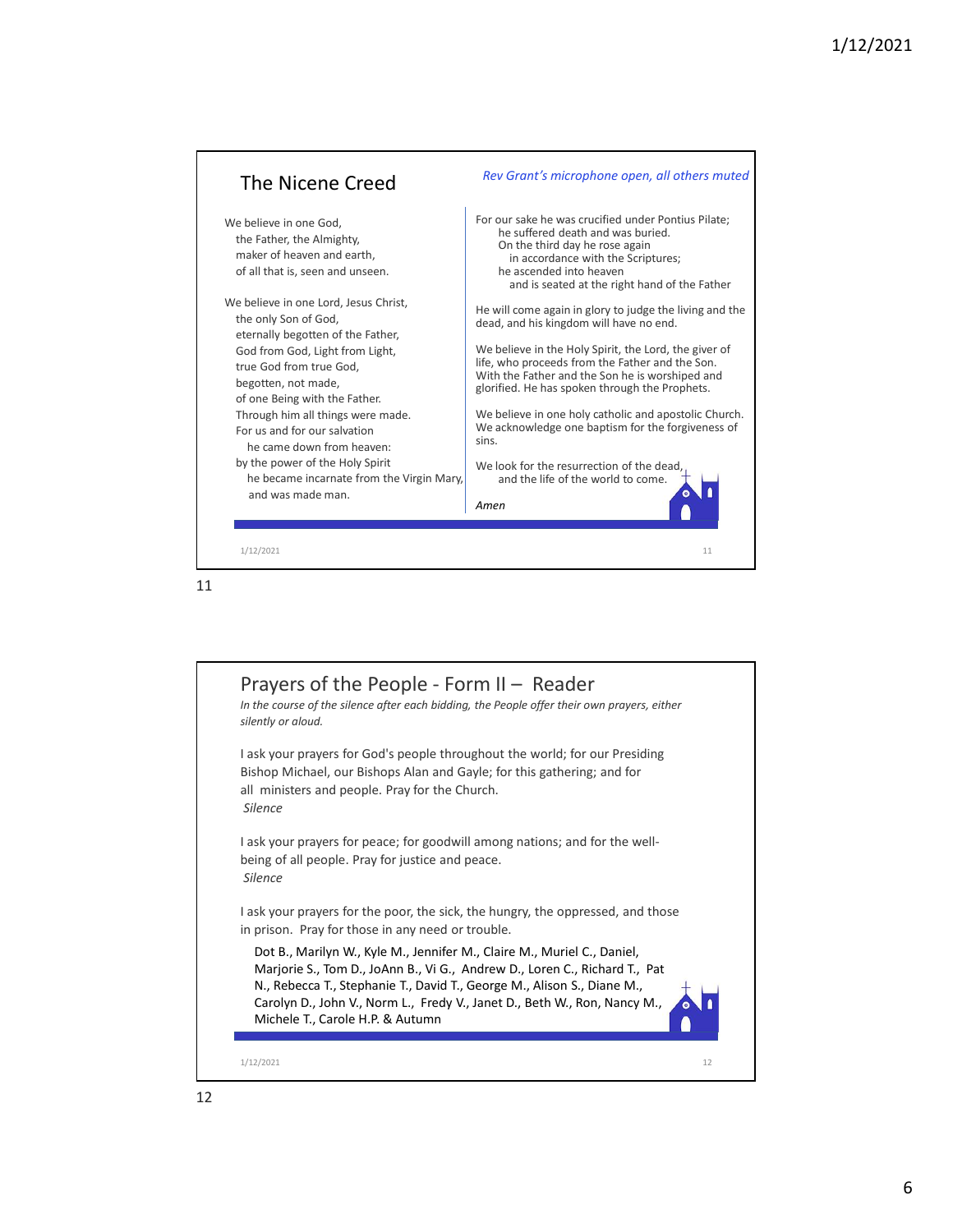| Prayers of the People -                                                                                                                                                               | Rev. Grant or reader's microphone<br>is open, all others muted |  |
|---------------------------------------------------------------------------------------------------------------------------------------------------------------------------------------|----------------------------------------------------------------|--|
| We give thanks for those serving in the military, especially: Matt C., Baron<br>S., Zachary S., Christopher, Tim, Monique & Joey                                                      |                                                                |  |
| I ask your prayers for all who seek God, or a deeper knowledge of him.<br>Pray that they may find and be found by him.<br>Silence - We invite you to name out loud others we pray for |                                                                |  |
| I ask your prayers for the departed. Pray for those who have died.<br>Silence - We invite you to name out loud others we pray for                                                     |                                                                |  |
| I ask for your prayers of thanksgiving for blessings. Pray in gratitude to<br>God.                                                                                                    |                                                                |  |
| Silence - We invite you to name out loud thanksgivings we pray for                                                                                                                    |                                                                |  |
| You may also add your prayers in the chat box, including birthday or<br>anniversary remembrances.                                                                                     |                                                                |  |
| 1/12/2021                                                                                                                                                                             | 13                                                             |  |

#### 13